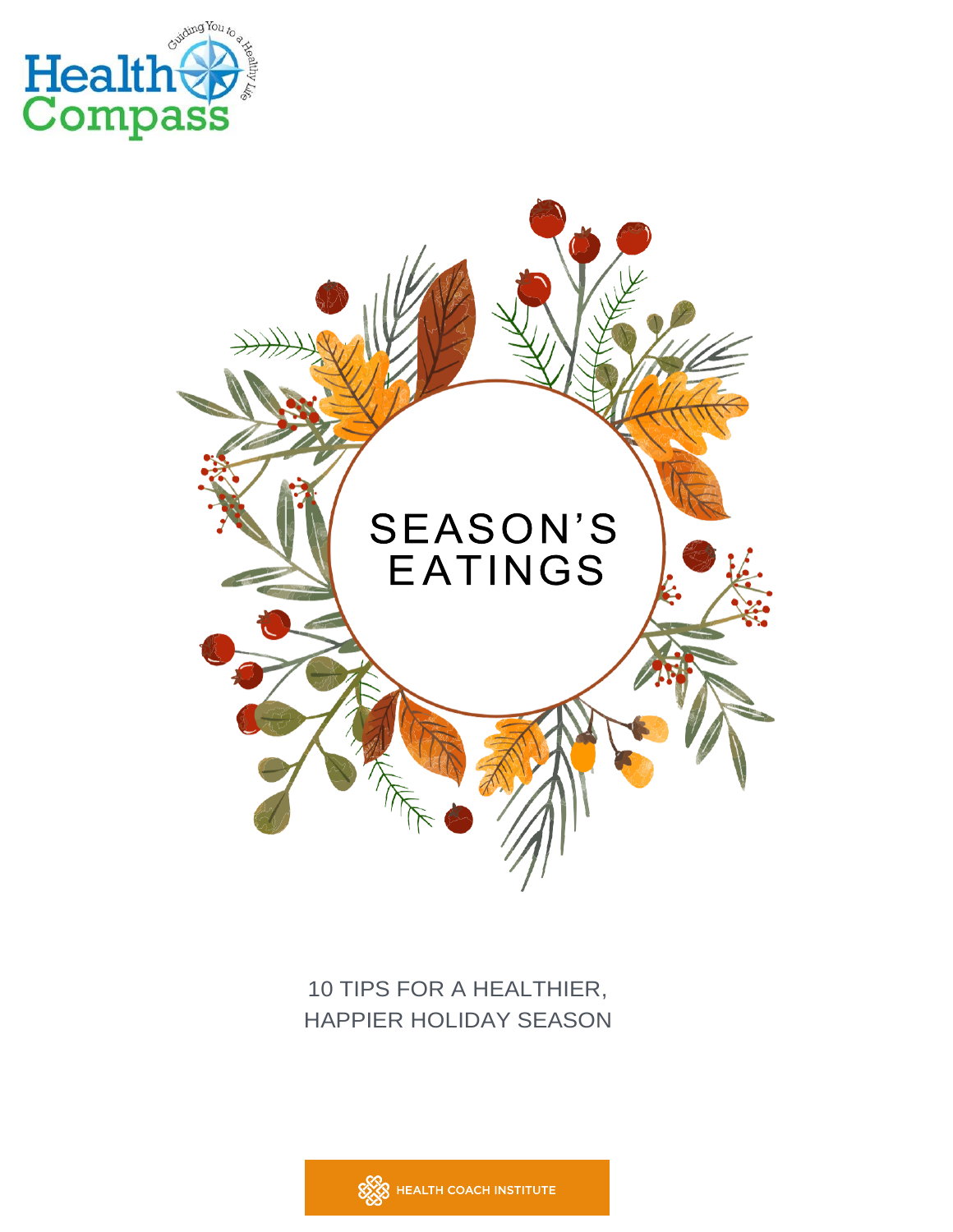

## 10 Tips for a Healthier, Happier Holiday Season

The holiday season is a time to enjoy friends, family...and food, of course! But with all the hustle and bustle, it can be difficult to maintain a healthy diet and not overindulge in all the food and drinks we love most.

We know the holidays are a tempting time to throw in the towel when it comes to a healthy diet and lifestyle and use the old, "I'll start over next year" excuse. But imagine how much better you'll feel if you *don't* trash your healthy habits and instead find a way to celebrate in moderation.

At Health Coach Institute, we try to walk our talk all year round. But even for us, avoiding temptation can be challenging when our calendars are full of parties and rich food is in abundance. So, we've put together a list of 10 effective (and easy!) ways to enjoy the holidays in moderation—so you don't have to sacrifice your favorite treats and traditions!

#### **DRINK WATER**

Water keeps you hydrated and healthy, while also keeping your stomach fuller—so there's less room for treats. We recommend you start your day off by drinking 16 oz. of water, even before you reach for the coffee or tea, and aim to drink at least half of your body weight in ounces each day. (if you weigh 150 pounds, you'll want to drink at least 75 oz. of water.) Before you eat a holiday meal, try to consume another 16 oz. so your stomach is nice and full before you dig in!

**PLAN AHEAD**

Before you attend a party or event, determine your plan of attack. For us, it's eating a meal with power foods like veggies and lean protein before the party. Even a protein bar in the car will help! If you're already full when you arrive, you'll be less likely to load up on tempting treats.

3

2

1

#### **PORTION CONTROL**

It's unrealistic to expect that you'll be able to avoid every single serving of mashed potatoes, pumpkin pie, and holiday cookies. You can enjoy your favorite things, but portion control is the name of the game. Do your best to hold yourself accountable and stick to just one regular-sized portion. When you do have to eat at an event, plan to fill your plate with colorful produce and salads, then add treats and indulgences in smaller portions.

# 4

#### **SKIP THE EXTRAS**

This is a tough one but, trust us when we say that if you cut back on (or even skip altogether!) the extrastuff like cheese, gravy, sauces, butter, and whipped cream, you'll save hundreds of calories. The food will still taste great and you'll feel much better.

5

#### **CHEW SLOWLY**

Okay, we know this one sounds a little funny, but it really works—and there's science behind it! When you eat too quickly, your brain doesn't have enough time to realize you're full. Basically, you don't give your brain a chance to tell you, "Stop eating!" By taking the time to eat slowly, and savoring your food in small bites, you'll eat far less.